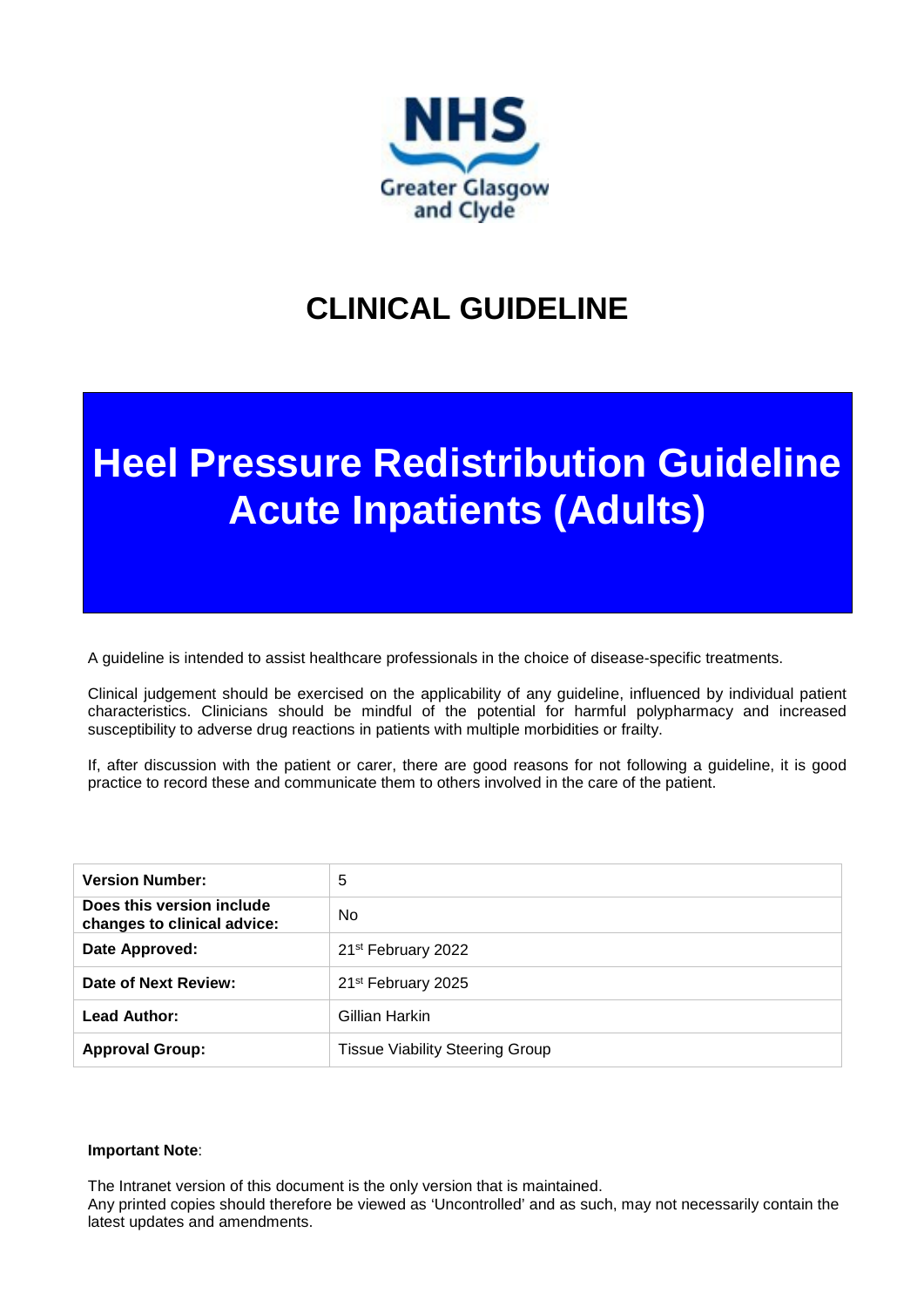### Heel Pressure Redistribution Guideline Acute Inpatients (Adults) NHS Greater Glasgow & Clyde January 2020 – Reviewed February 2022

Pressure is the main factor in the development of pressure ulcers. Friction, moisture and shear also contribute to their development. The management of pressure ulceration including ulcers affecting the heel represents a significant cost to NHSGG&C with hospital acquired pressure ulceration estimated to affect 4-10% of hospital inpatients. This has a significant impact on patient quality of life as well as hospital length of stay and mortality rates $^1$ .

This guideline is intended to assist healthcare professionals in the choice of treatments. There is no robust evidence for the use of any specific pressure redistributing device however this guidance aims to reduce variation in practice and ensure that at risk patients are provided with an appropriate pressure redistribution device in a timely fashion  $1, 2$ . Clinical judgement should be exercised on the applicability of any guideline, influenced by individual patient characteristics. If, after discussion with the patient or carer, there are good reasons for not following a guideline, it is good practice to record these and communicate them to others involved in the care of the patient. If the device that is available to ward staff for immediate application is not suitable for a particular patient or if the patients' condition deteriorates despite initiation of a suitable device, immediate referral should be made to the orthotics service via Trakcare.

All patients with pressure ulcer damage of EUPAP grade 2 or greater on or below the level of the malleolus should be referred to podiatry and orthotics via Trakcare. Red day review and DATIX will be completed by podiatry alongside a member of trained nursing staff from the ward for hospital acquired grade 2 and above pressure ulcers on the foot or ankle. **DATIX should not be initiated by ward staff prior to podiatry review and confirmation of pressure ulcer grading.**

In bed heel pressure redistribution devices are NOT recommended for use when weight-bearing unless specifically assessed by an orthotist. If pressure redistribution for ambulation is required a referral to orthotics should be made.

Wound charts will be completed on the ward. Orthotics and podiatry notes are available via the clinical notes section of Trakcare.

Information on current recommended heel pressure redistribution devices used in NHSGG&C is available at:

[http://www.staffnet.ggc.scot.nhs.uk/Acute/Rehab%20Assessment/Podiatry/Pages/CP](http://www.staffnet.ggc.scot.nhs.uk/Acute/Rehab%20Assessment/Podiatry/Pages/CPRforfeet.aspx) [Rforfeet.aspx](http://www.staffnet.ggc.scot.nhs.uk/Acute/Rehab%20Assessment/Podiatry/Pages/CPRforfeet.aspx)

A supply of these devices should be available in every ward to ensure immediate access to heel pressure redistribution devices for at risk patients.

The EUPAP pressure ulcer grading tool is available at:

[https://www.healthcareimprovementscotland.org/programmes/patient\\_safety/tissue\\_vi](https://www.healthcareimprovementscotland.org/programmes/patient_safety/tissue_viability_resources/pressure_ulcer_grading_tool.aspx) ability resources/pressure ulcer grading tool.aspx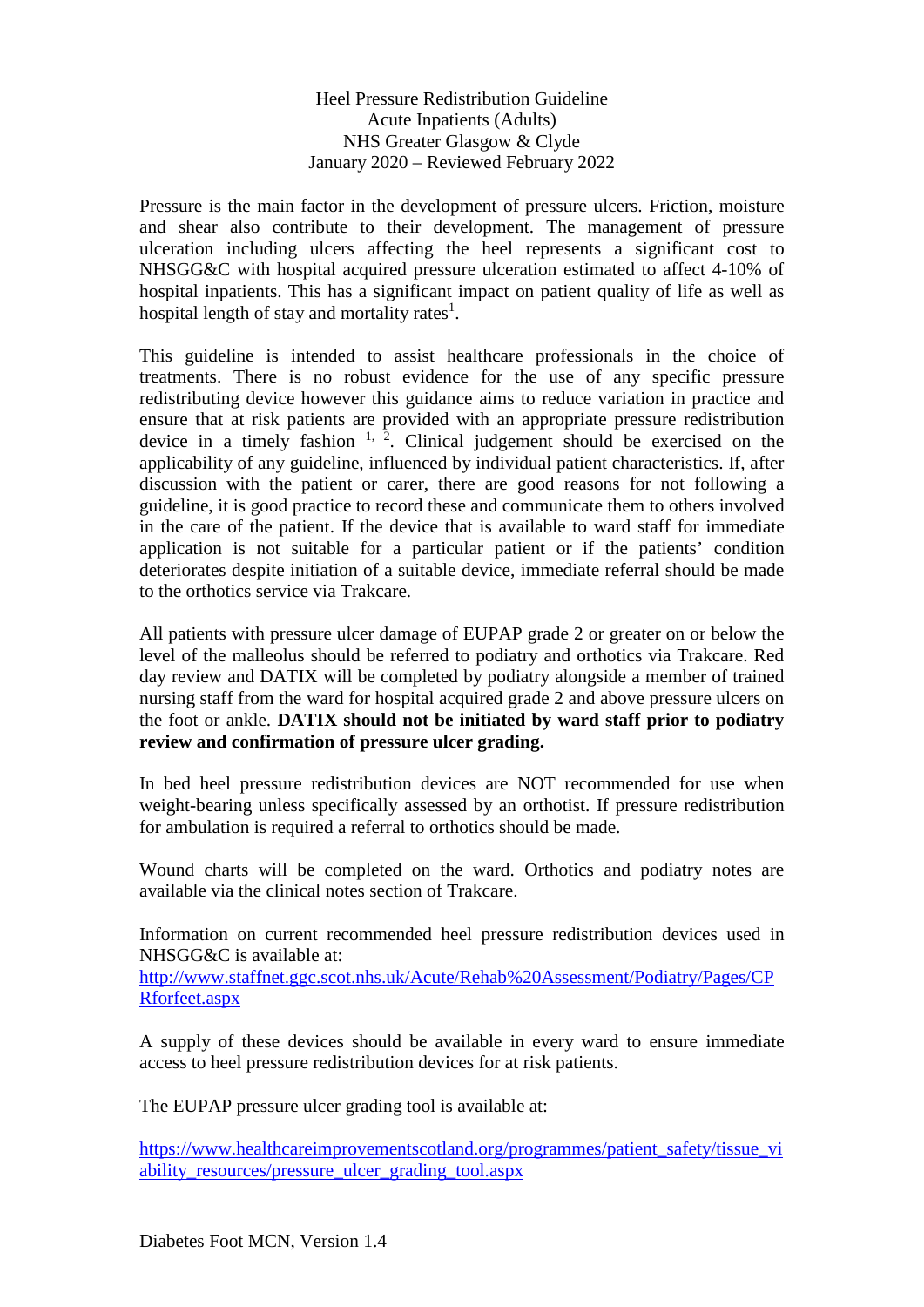## References

- 1. National Institute for Health and Clinical Excellence (2014) Pressure ulcers: prevention and management of pressure ulcers
- 2. McGinnis E., Stubbs N. (2013) Pressure-relieving devices for treating heel pressure ulcers. Cochrane Library. Available from

<https://www.cochranelibrary.com/cdsr/doi/10.1002/14651858.CD005485.pub3/full>